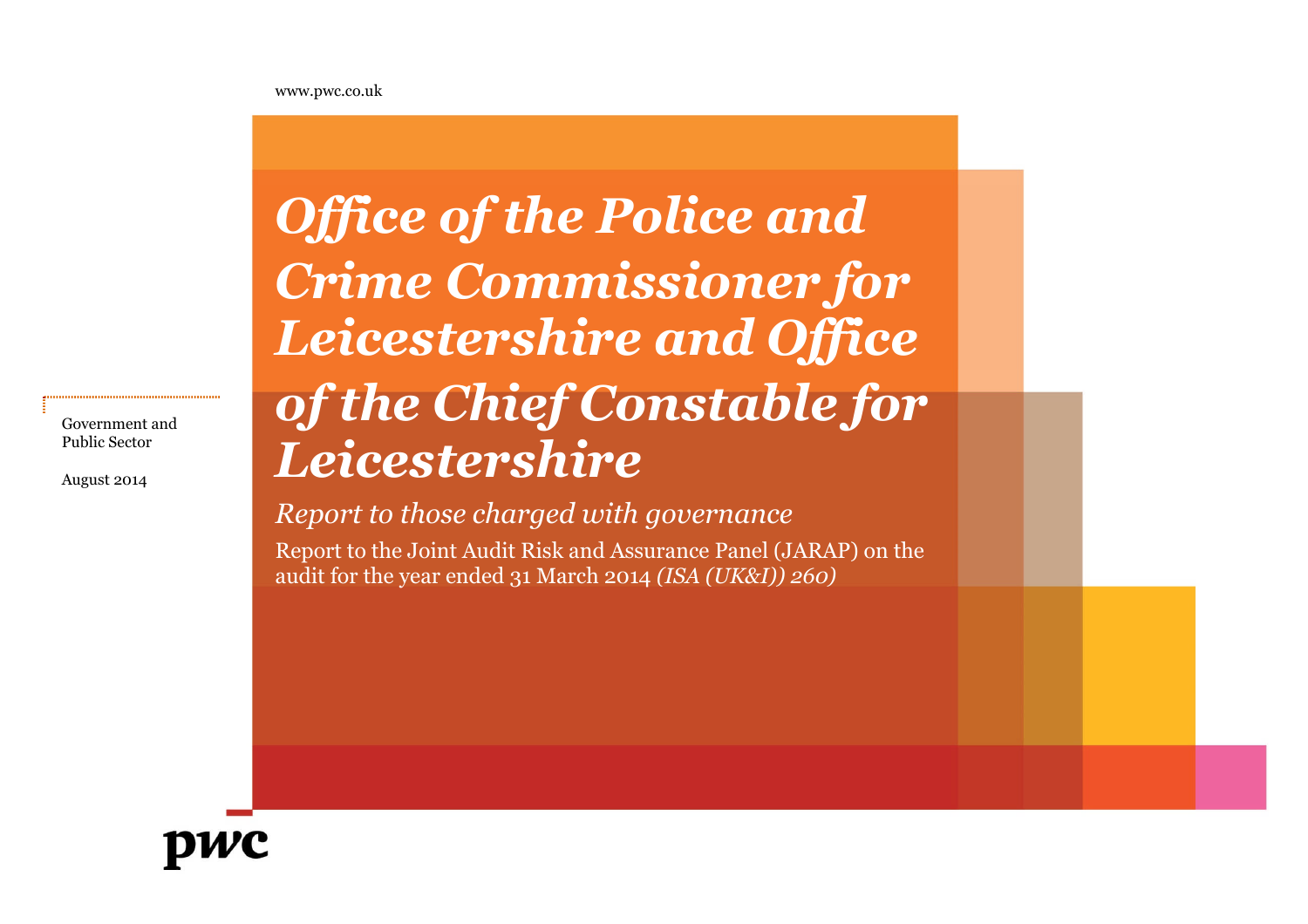## *Contents*

#### *Code of Audit Practice and Statement of Responsibilities of Auditors and of Audited Bodies*

*In April 2010 the Audit Commission issued a revised version of the 'Statement of responsibilities of auditors and of audited bodies'. It is available from the Chief Executive of each audited body. The purpose of the statement is to assist auditors and audited bodies by explaining where the responsibilities of auditors begin and end and what is to be expected of the audited body in certain areas. Our reports and management letters are prepared in the context of this Statement. Reports and letters prepared by appointed auditors and addressed to members or officers are prepared for the sole use of the audited body and no responsibility is taken by auditors to any Member or officer in their individual capacity or to any third party.*

| <b>Executive summary</b>                        |    |
|-------------------------------------------------|----|
| <b>Audit approach</b>                           |    |
| <b>Significant audit and accounting matters</b> |    |
| <b>Internal controls</b>                        | 15 |
| <b>Risk of fraud</b>                            |    |
| <b>Fees update</b>                              |    |
|                                                 |    |

| <i><b>Appendices</b></i>                         |  |
|--------------------------------------------------|--|
| Appendix 1: Summary of uncorrected misstatements |  |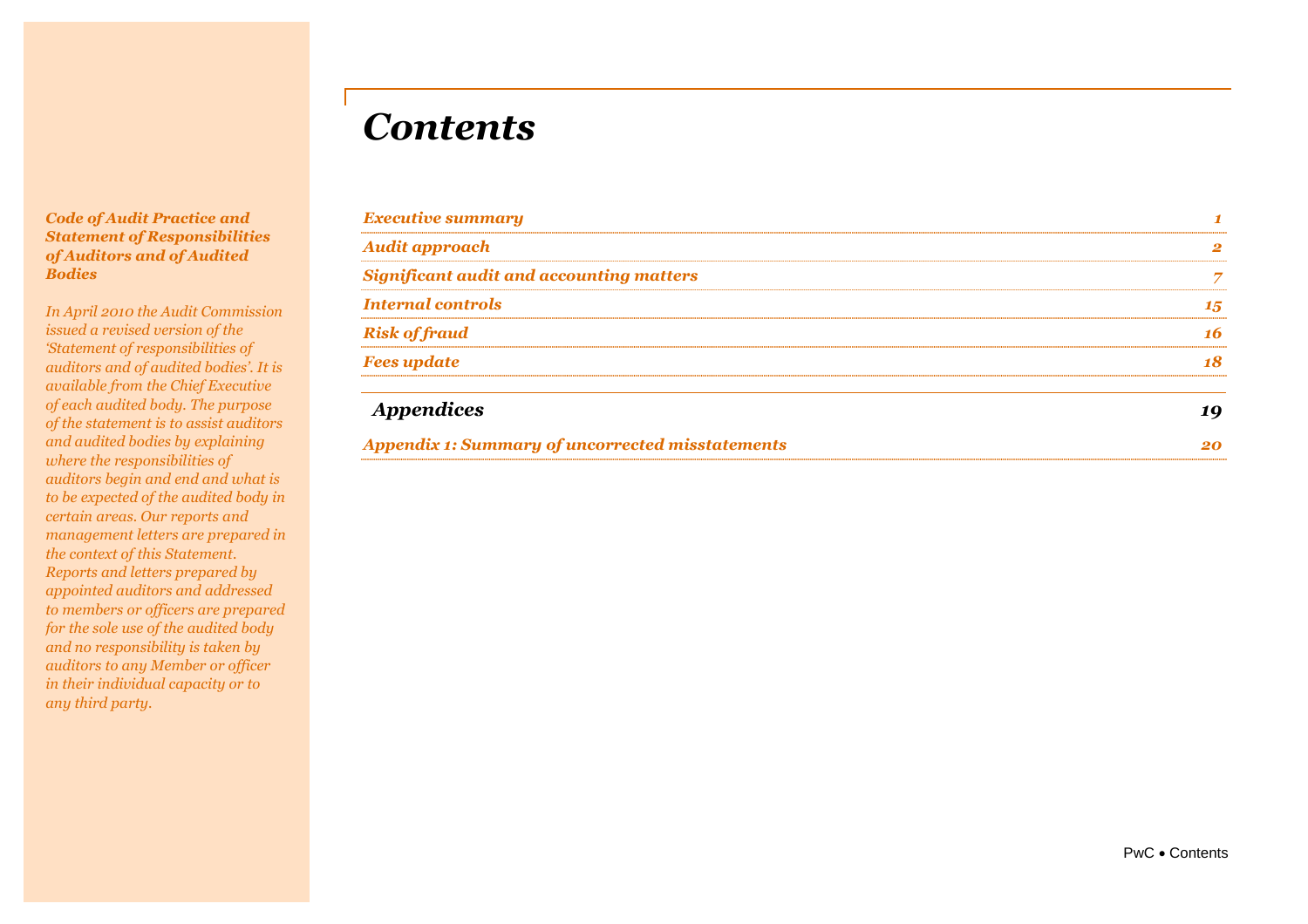*An audit of the Statement of Accounts is not designed to identify all matters that may be relevant to those charged with governance. Accordingly, the audit does not ordinarily identify all such matters. We have issued a number of reports during the audit year, detailing the findings from our work and making recommendations for improvement, where appropriate.*

## *Executive summary*

## *Background*

This report tells you about the significant findings from our audit. We presented our plan to you in March 2014; we have reviewed the plan and concluded that it remains appropriate subject to the updating of our materiality levels for the actual 2013/14 financial results.

## *Audit Summary*

- We have completed the majority of our audit work and expect to be able to issue an unqualified audit opinion on the Statement of Accounts in advance of the national deadline of 30<sup>th</sup> September 2014.
- The key outstanding matters, where our work has commenced but is not yet finalised, are:
	- receipt of outstanding bank and investment confirmations (Nationwide);
	- completion of our valuations work on the year end revaluations of land and buildings: review of the final output from our internal valuations team after discussions with your own valuer and receipt of managements formal impairment assessment for other material categories of assets;
	- final review of the work required for our value for money conclusion;
	- completion of our checks on the final, post audit, set of accounts;
	- approval and receipt of the approved Statement of Accounts and letters of representation; and
	- completion procedures including subsequent events review.

 There are some key judgments which require the attention of JARAP as 'those charged with governance' – further details are set out within the significant audit and accounting matters section of this report. The main items relate to presentation of the single entity and group financial statements and also the treatment of an adjusting post balance sheet event in the PCC single entity financial statements and Group.

The following reports have been issued to those charged with governance in 2013/14:

 $\Box$  2013/14 Audit Plan – March 2014

 $\Box$  External Audit Progress Report – May 2014

 $\Box$  ISA 260 report to those charged with governance – September 2014.

Please note that this report will be sent to the Audit Commission in accordance with the requirements of its standing guidance.

We will provide a verbal update to you on progress on these matters at the meeting in September.

We look forward to discussing our report with you on 23rd September. Attending the meeting from PwC will be Ed Cooke and Maggie Gibbs.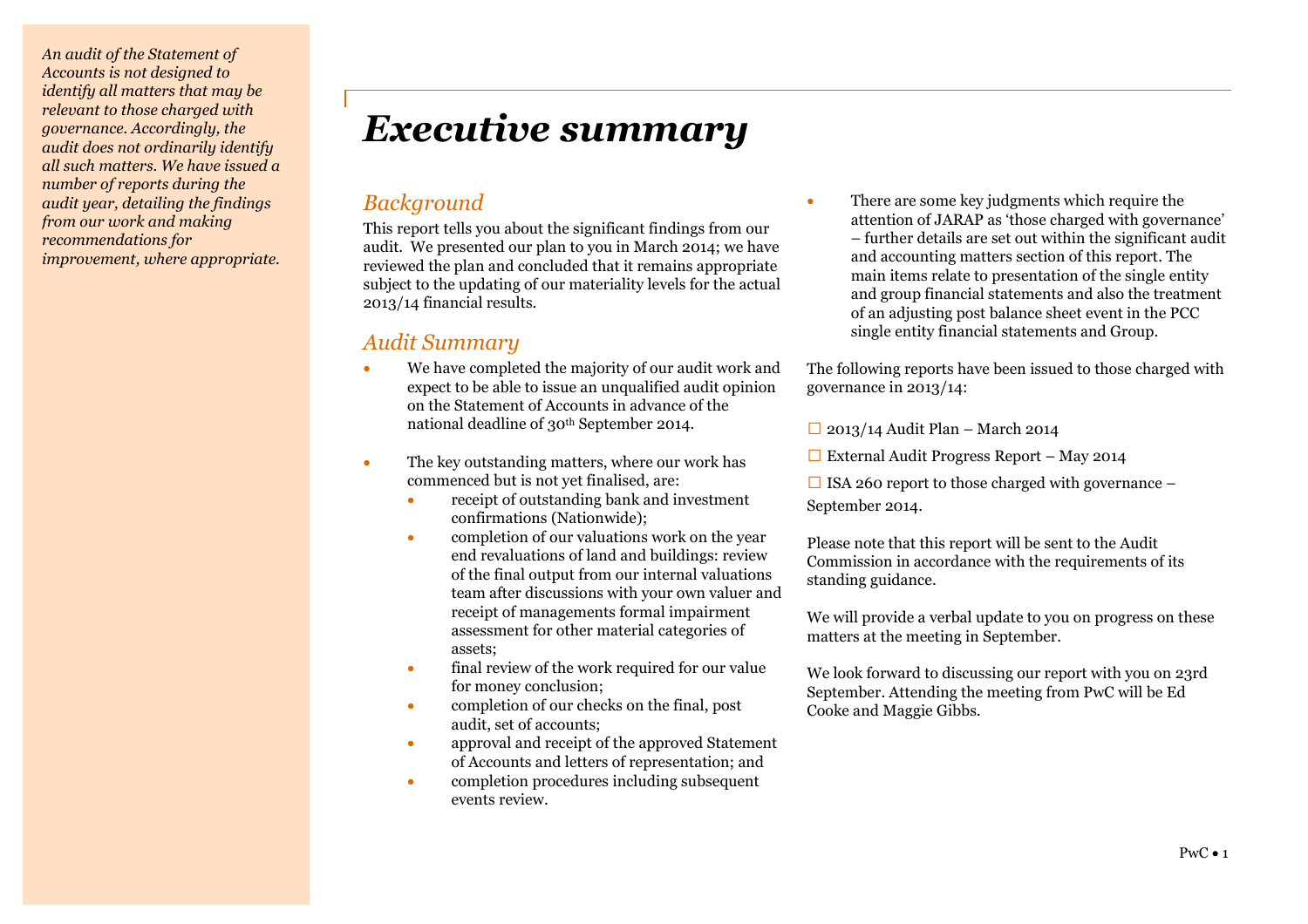## *Audit approach*

Our audit approach was set in our audit plan which we presented to you in March 2014.

We have summarised below the significant risks we identified in our audit plan, the audit approach we took to address each risk and the outcome of our work.

| <b>Risk</b>                                                                                                                                                                                                                                       | <b>PCC</b>                     | cc                             | Audit approach and results of work performed                                                                                                                                                                                                                                                 |
|---------------------------------------------------------------------------------------------------------------------------------------------------------------------------------------------------------------------------------------------------|--------------------------------|--------------------------------|----------------------------------------------------------------------------------------------------------------------------------------------------------------------------------------------------------------------------------------------------------------------------------------------|
| <b>Impact area</b>                                                                                                                                                                                                                                |                                |                                |                                                                                                                                                                                                                                                                                              |
| <b>Management</b><br>override of<br>controls                                                                                                                                                                                                      | Financial<br><b>Statements</b> | Financial<br><b>Statements</b> | We updated our understanding of the Group's controls over<br>manual journals and access to systems. Our final accounts<br>procedures included testing of:                                                                                                                                    |
| ISA (UK&I) 240<br>requires that we plan<br>our audit work to<br>consider the risk of<br>fraud, which is<br>presumed to be a<br>significant risk in any<br>audit.                                                                                  |                                |                                | the appropriateness of journals processed during the year;<br>key year-end control account reconciliations, including the<br>bank reconciliation;<br>transactions recorded after the year-end;<br>the existence of equipment items (unpredictable); and<br>significant management estimates. |
| In every organisation,<br>management may be<br>in a position to<br>override the routine<br>day to day financial<br>controls. Accordingly,<br>for all of our audits,<br>we consider this risk<br>and adapt our audit<br>procedures<br>accordingly. |                                |                                | No issues were identified during this work.                                                                                                                                                                                                                                                  |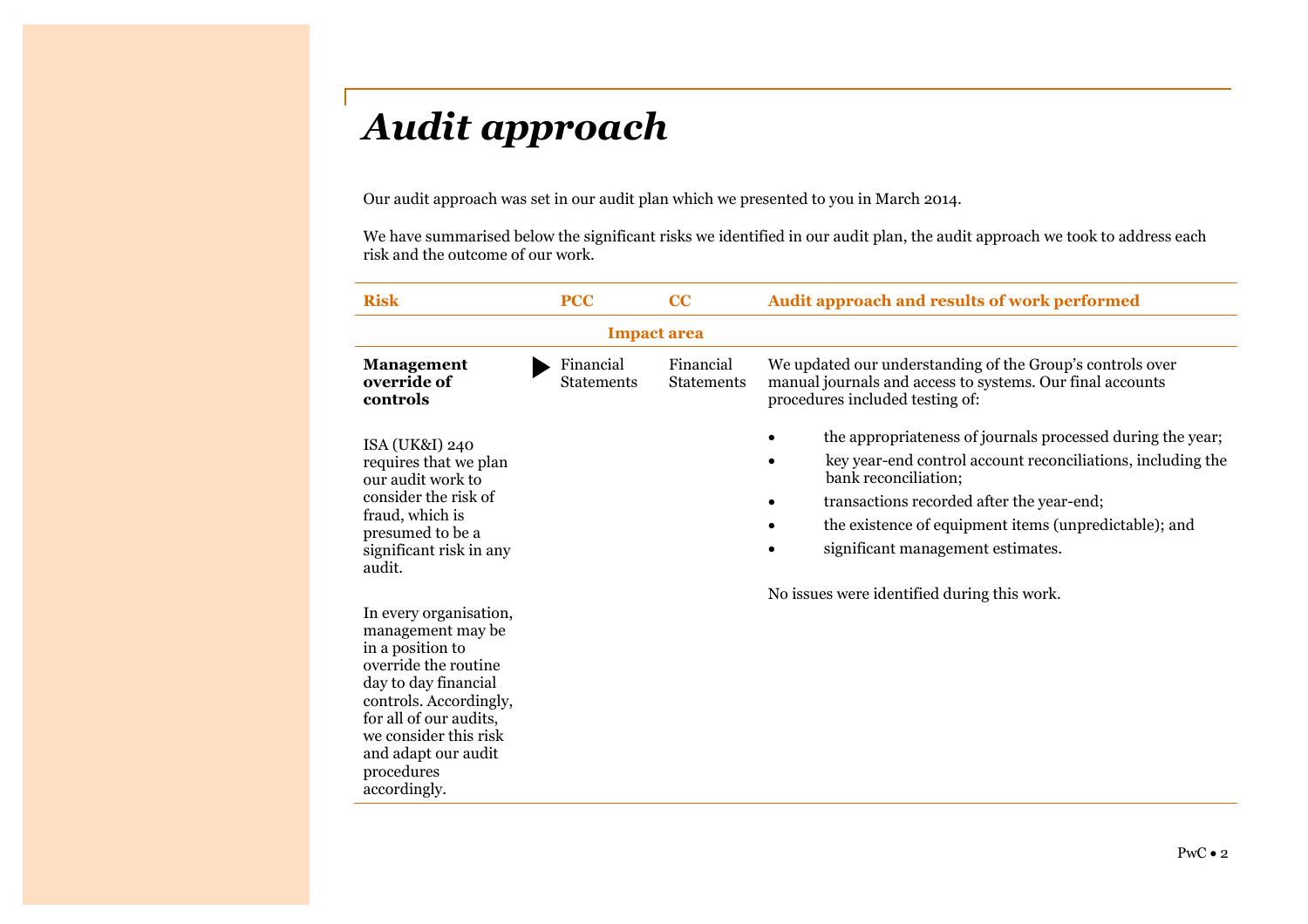| <b>Risk</b>                                                                                                      | <b>PCC</b>              | $\bf CC$                       | Audit approach and results of work performed                                                                                                                                                                                                                                     |  |
|------------------------------------------------------------------------------------------------------------------|-------------------------|--------------------------------|----------------------------------------------------------------------------------------------------------------------------------------------------------------------------------------------------------------------------------------------------------------------------------|--|
| <b>Impact area</b>                                                                                               |                         |                                |                                                                                                                                                                                                                                                                                  |  |
| <b>Fraud risk in</b><br>income and<br>expenditure<br>recognition                                                 | Financial<br>Statements | Financial<br><b>Statements</b> | We sought to understand and evaluate the controls relating to<br>income and expenditure, liaising with and seeking to place reliance<br>upon the testing performed by Internal Audit wherever possible.<br>During the final audit visit we evaluated the accounting policies for |  |
| Under ISA (UK&I)<br>240 there is a<br>presumption that<br>there are risks of<br>fraud in revenue<br>recognition. |                         |                                | income and expenditure recognition and tested:<br>the appropriateness of journal entries and other<br>adjustments; and<br>accounting estimates for provisions, accruals, expenditure<br>and income.                                                                              |  |
| We extend this<br>presumption to the<br>recognition of<br>expenditure in local<br>government.                    |                         |                                | No issues were identified during this work.                                                                                                                                                                                                                                      |  |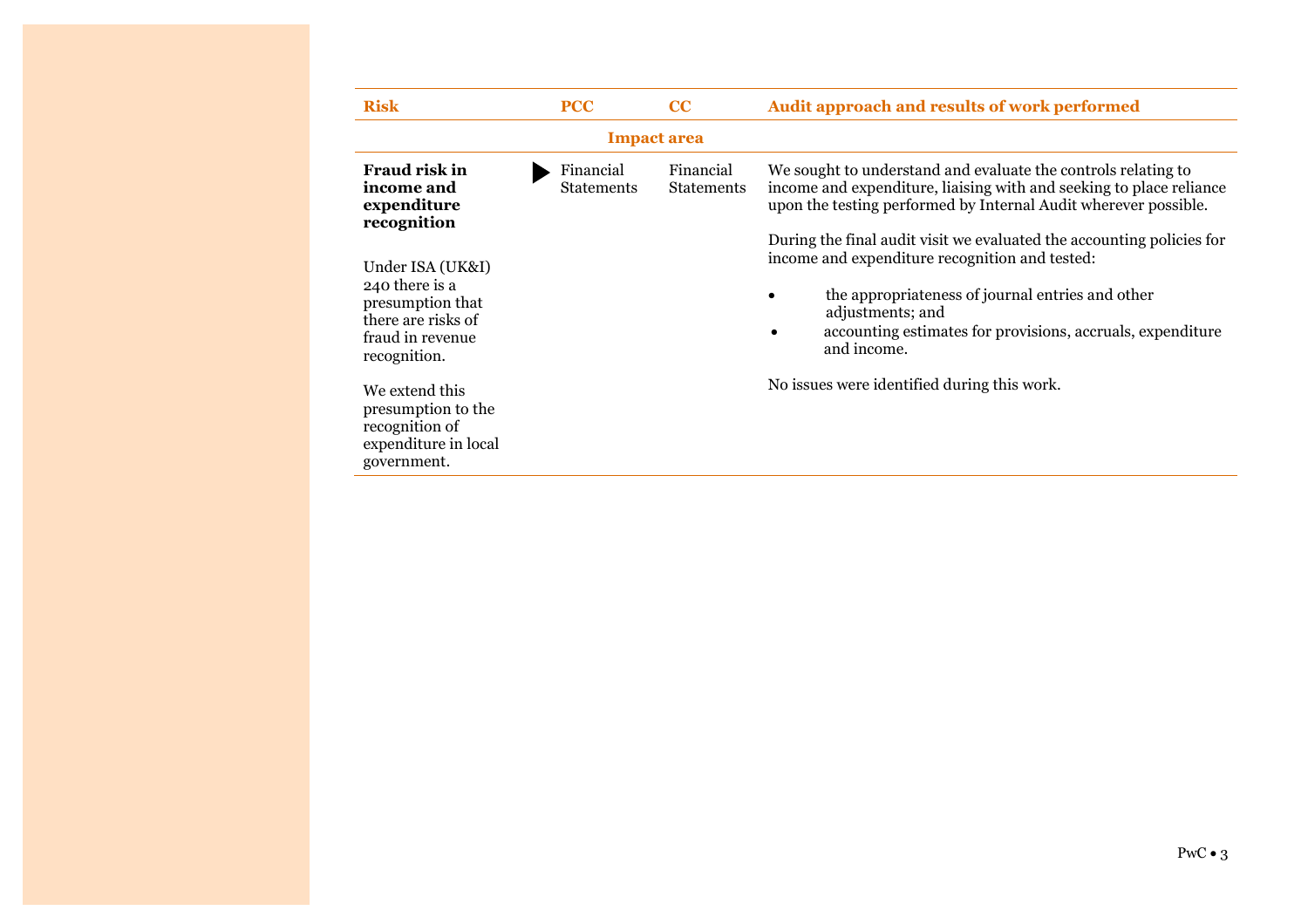Other audit plan risks (not considered significant)

| <b>PCC</b>                     | CC                             | Audit approach and results of work performed                                                                                                                                                                                                                                                                                                                                                                                                                                                                                         |  |  |
|--------------------------------|--------------------------------|--------------------------------------------------------------------------------------------------------------------------------------------------------------------------------------------------------------------------------------------------------------------------------------------------------------------------------------------------------------------------------------------------------------------------------------------------------------------------------------------------------------------------------------|--|--|
| <b>Impact area</b>             |                                |                                                                                                                                                                                                                                                                                                                                                                                                                                                                                                                                      |  |  |
| Financial<br><b>Statements</b> | Financial<br><b>Statements</b> | We have understood and reviewed your approach for the<br>accounting in 2013/14 single entity and group financial<br>statements.<br>We have considered your approach taken in relation to the<br>latest guidance issued via CIPFA LAAP bulletins and also<br>Audit Commission interpretations and clarifications.<br>We have no concerns to report in relation to the accounting<br>in the single entity and group financial statements for<br>2013/14 and the presentations and disclosure of material<br>transactions and balances. |  |  |
|                                |                                |                                                                                                                                                                                                                                                                                                                                                                                                                                                                                                                                      |  |  |
|                                |                                |                                                                                                                                                                                                                                                                                                                                                                                                                                                                                                                                      |  |  |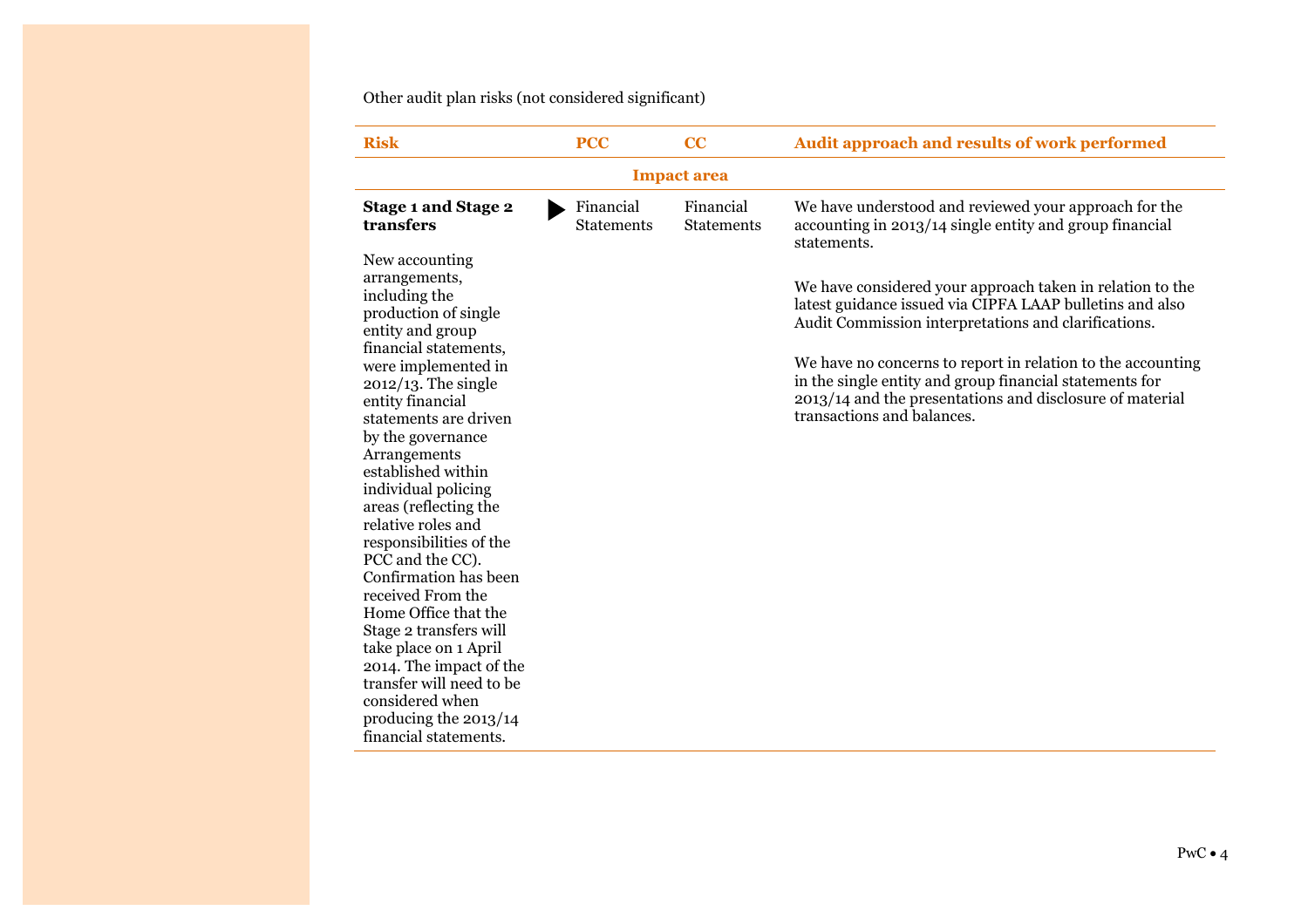| <b>Risk</b>                                                                                                                                                                                                                                                                                                                              | <b>PCC</b>         | CC                 | Audit approach and results of work performed                                                                                                                                                                                |
|------------------------------------------------------------------------------------------------------------------------------------------------------------------------------------------------------------------------------------------------------------------------------------------------------------------------------------------|--------------------|--------------------|-----------------------------------------------------------------------------------------------------------------------------------------------------------------------------------------------------------------------------|
|                                                                                                                                                                                                                                                                                                                                          |                    | <b>Impact area</b> |                                                                                                                                                                                                                             |
| Going Concern /<br><b>Financial Climate:</b><br><b>Short / Medium</b><br><b>Term Financial</b><br><b>Strategy and</b><br><b>Financial Standing</b>                                                                                                                                                                                       | Value for<br>Money | Value for<br>Money | We have reviewed your latest MTFS and understood your<br>key assumptions and risks.<br>We have utilised the work of HMIC in the latest value for<br>money report issued in July 2014 to inform our views and<br>assessment. |
| During $2011/12$ and<br>2012/13 you continued<br>to deliver significant<br>savings. However,<br>significant challenges<br>continue around<br>reducing costs over the<br>next few years. The<br>scale of the challenge<br>within Leicestershire<br>Police is to remove circa<br>£25 $m$ of operating<br>budget expenditure by<br>2015/16. |                    |                    | Further details can be found in the Economy, efficiency and<br>effectiveness section later on in this report.<br>We anticipate issuing an unmodified value for money<br>conclusion.                                         |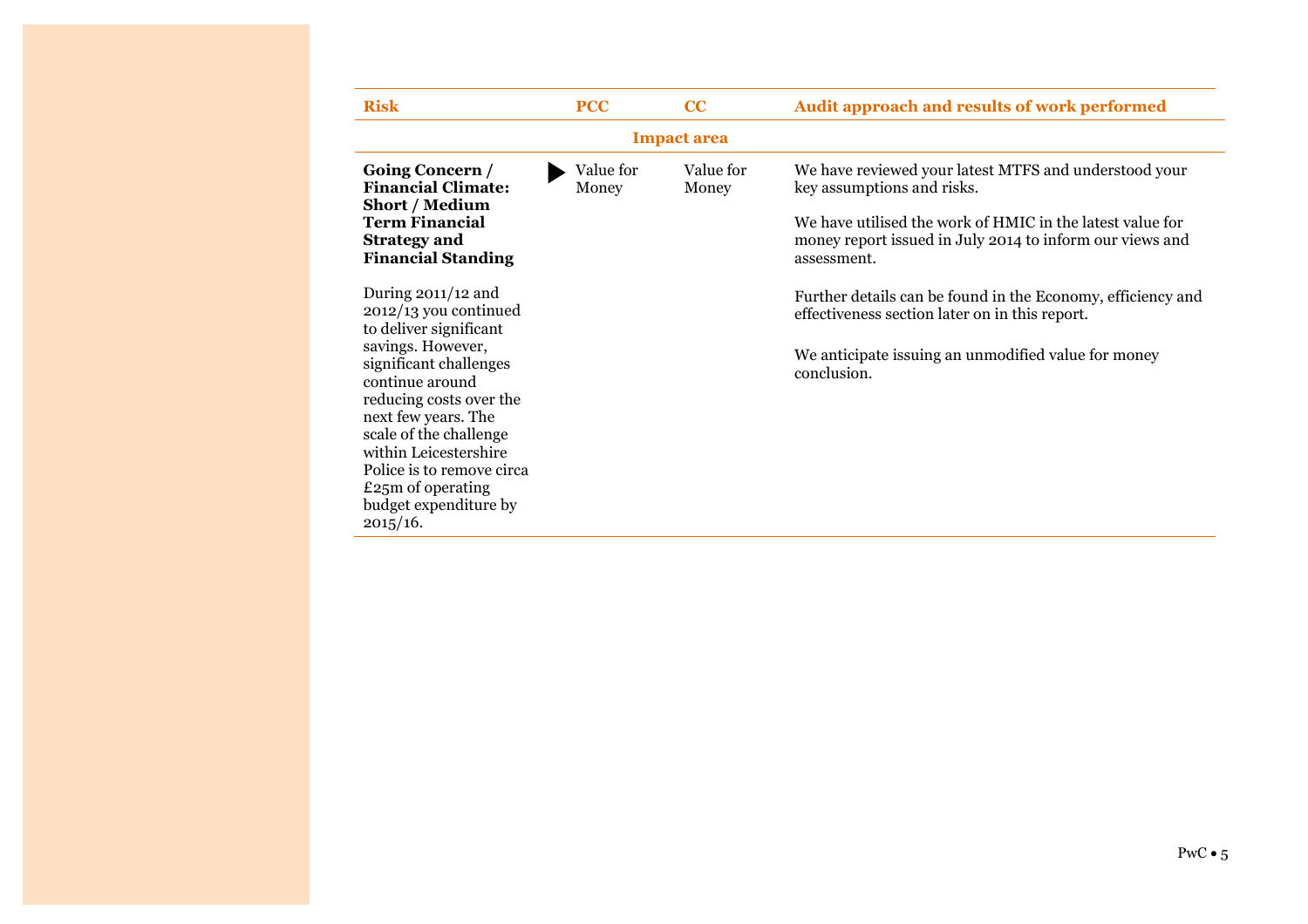## *Intelligent scoping*

In our audit plan presented to you in March 2014 we reported our planned overall materiality which we used in planning the overall audit strategy. Our materiality levels were updated on receipt on the 13/14 draft financial statements.

Our revised materiality levels are as follows:

|                                      | <b>GROUP</b> | <b>PCC</b> |           |
|--------------------------------------|--------------|------------|-----------|
|                                      |              |            |           |
| Overall materiality                  | 5,550,820    | 3,844,640  | 4,066,580 |
| Clearly trivial reporting de minimis | 250,000      | 192,000    | 203,000   |

Overall group materiality has been set at 2% of actual expenditure for the year ended 31 March 2014.

ISA (UK&I) 450 (revised) requires that we record all misstatements identified except those which are "clearly trivial" i.e. those which we do expect not to have a material effect on the financial statements even if accumulated. We agreed the de minimis threshold with the Audit Committee at its meeting in March 2014 to be set at 5% of overall materiality and capped at £250,000 which is the 'clearly trivial' level applied by the NAO for Whole of Government Accounts. The 'clearly trivial' levels for the PCC and CC were updated to the values shown above upon receipt of the draft financial statements.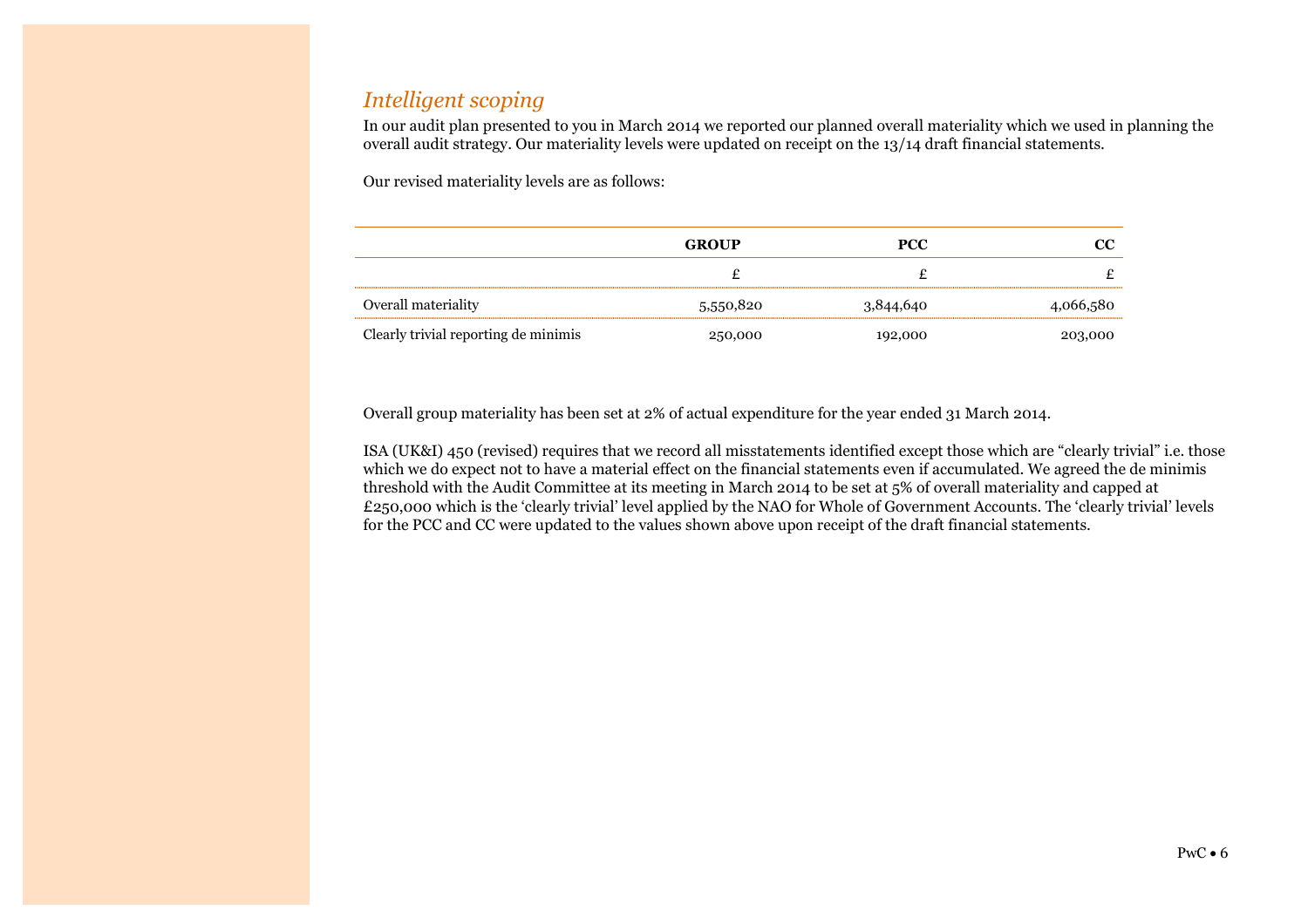## *Significant audit and accounting matters*

Auditing Standards require us to tell you about relevant matters relating to the audit of the Statement of Accounts sufficiently promptly to enable you to take appropriate action.

#### *Accounts*

We have completed our audit, subject to the following outstanding matters:

- receipt of outstanding bank and investment confirmations (Nationwide);
- completion of our valuations work on the year end revaluations of land and buildings: review of the final output from our internal valuations team after discussions with your own valuer and receipt of managements formal impairment assessment for other material categories of assets;
- final review of the work required for our value for money conclusion;
- completion of our checks on the final, post audit, set of accounts;
- approval and receipt of the approved Statement of Accounts and letters of representation; and
- completion procedures including subsequent events review.

Subject to the satisfactory resolution of these matters, the finalisation of the Statement of Accounts and their approval of them we expect to issue an unqualified audit opinion.

### *Accounting issues*

#### *Transition to Police and Crime Commissioner – Accounting Arrangements (PCC (and Group) and CC)*

On 15 September 2011 the Police Reform and Social Responsibility Act 2011 received Royal Assent in Parliament, introducing a significant change in the way the police forces in England and Wales are governed and held accountable. On 22 November 2012, a Police and Crime Commissioner (PCC) was elected and appointed for Leicestershire and the Police Authority was abolished. The PCC and Chief Constable (CC) of Leicestershire became 'corporation sole' bodies at that date.

The 2012/13 audit required new accounting arrangements to be implemented with single entity and group financial statements being produced for the first time. The single entity financial statements were driven by the governance arrangements established between the PCC and the CC. It was identified by CIPFA and the Audit Commission that varying approaches were taken in the accounting treatments used in the 2012/13 financial statements for different police bodies and that further clarification and guidance was being sought. CIPFA therefore released further guidance in March 2014 for police bodies to consider.

As a consequence of the updated legislation and additional guidance and interpretations issued by CIPFA and the Audit Commission, it was decided by management that the financial statements should be revisited and updated to reflect the fact that the majority of the employee related costs relate to operational policing matters and therefore fall under the single entity financial statements of the Chief Constable rather than the Police and Crime Commissioner.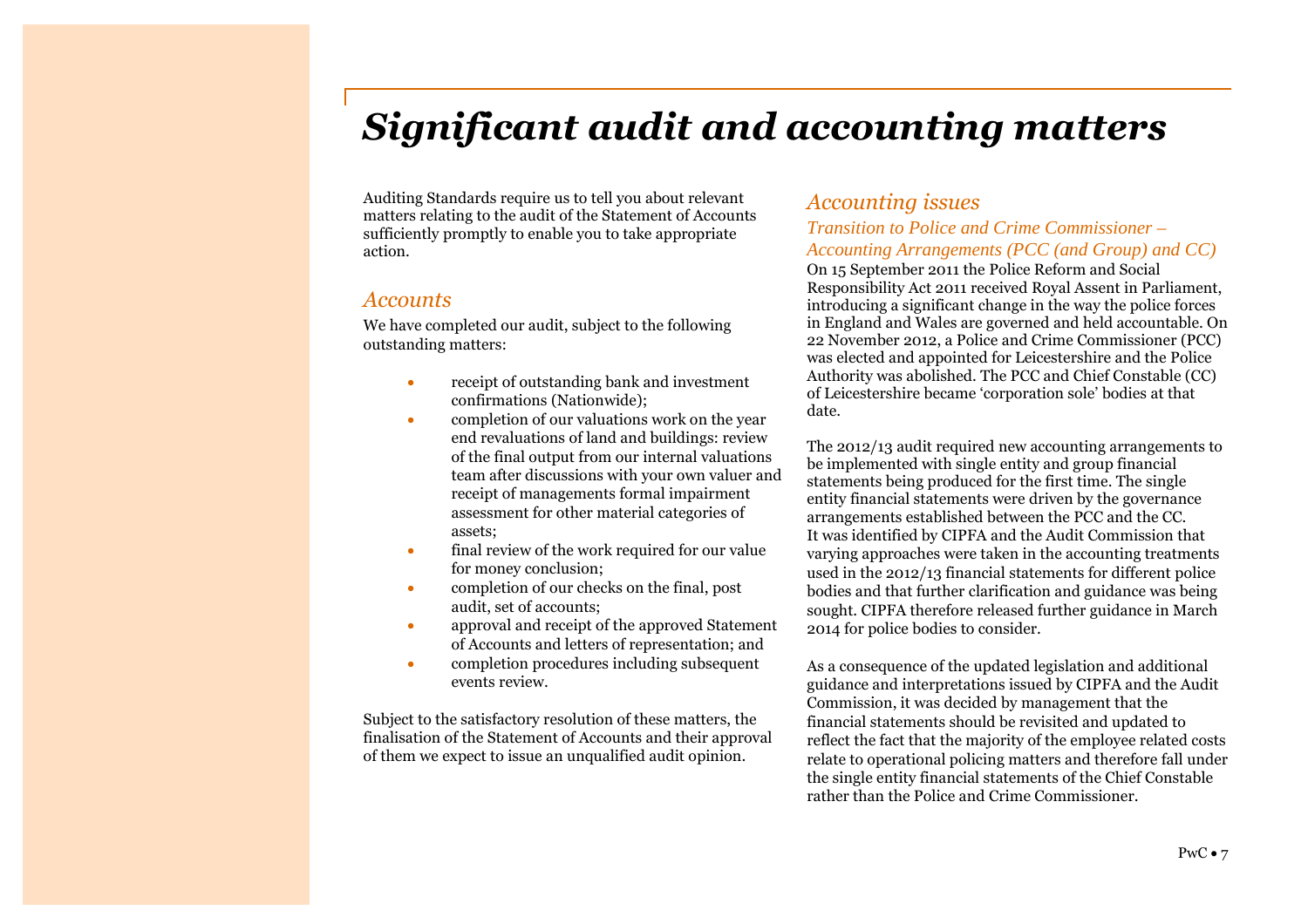We have reviewed management's assessment and disclosure in the group and single entity financial statements and conclude that the presentation and disclosure is materially fairly stated in the financial statements.

#### *Pensions Liability*

The most significant estimate in the Statement of Accounts is in the valuation of net pension liabilities for employees in the Local Government Pension Scheme and the Police Pension Schemes. The net pension surplus/liability at 31 March 2014 was £1,607 million (2013 - £1,577 million).

We reviewed the reasonableness of the assumptions underlying the pension liability, and we are comfortable that the assumptions are within an acceptable range.

We utilised the work of actuarial experts to assess the assumptions applied by the Group for its Police Pension schemes and local government pension scheme.

We validated the data supplied to the actuary on which to base their calculations.

#### *Changes to IAS 19: Employee Benefits*

From 2013/14 there have been changes to the accounting for defined benefit schemes and termination benefits. These changes have been reflected in the Group's financial statements with no issues noted.

#### *Post Balance Sheet Events*

At the balance sheet date, there was legal action issued by the OPCC against Blaby District Council asking for a judicial review of a housing development approved by the Council. There was no provision or contingent liability disclosed in the 2013/14 financial statements, as the results of the judicial review were not known and there was no evidence to the outcome of the review.

In May 2014 the judicial review found in favour of Blaby District Council. The Police are therefore liable for the costs incurred by Blaby District and Leicestershire County Councils.

The costs awarded were £56,600 (for both Blaby District and Leicestershire County Councils). Given the magnitude of the figures involved, management are not minded to adjust the financial statements for this adjusting post balance sheet event.

This was discussed during our audit clearance meeting and we concluded that given the values are under our 'clearly trivial' levels, we are not minded to disagree with management's assessment not to amend the financial statements.

The cost will go through the 2014/15 budget as additional in year spend.

## *Misstatements and significant audit adjustments*

We have to tell you about all uncorrected misstatements we found during the audit, other than those which are trivial. We are pleased to say we have not found any uncorrected misstatements (or indeed corrected misstatements) above the agreed reporting levels.

### *Significant accounting principles and policies*

Significant accounting principles and policies are disclosed in the notes to the Statement of Accounts for both the PCC (and Group) and the CC. We have noted that the policies of the PCC (and Group) and the CC are consistent. We will ask management to represent to us that the selection of, or changes in, significant accounting policies and practices that have, or could have, a material effect on the Statement of Accounts have been considered.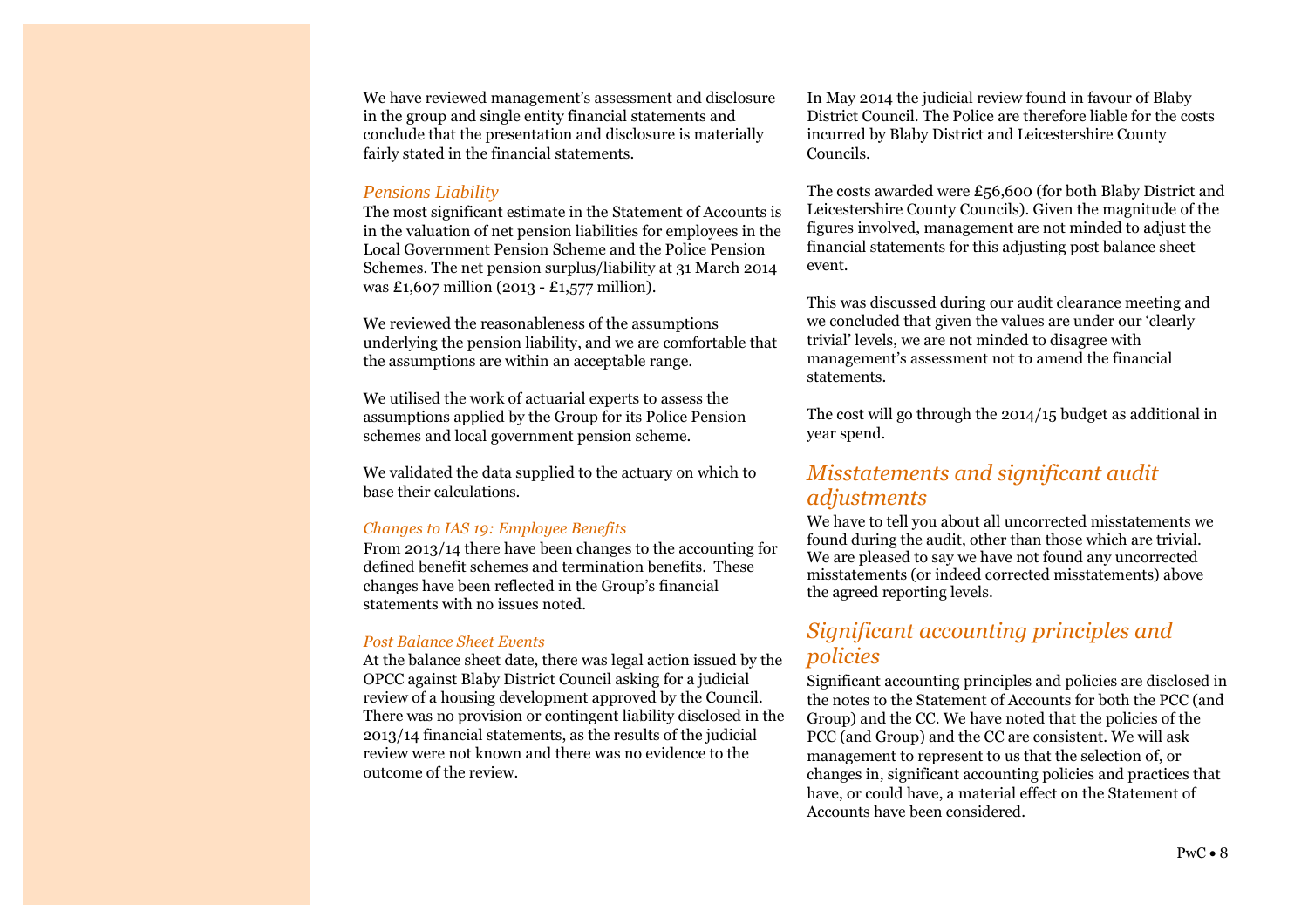## *Judgments and accounting estimates*

The Authority is required to prepare its financial statements in accordance with the CIPFA Code. Nevertheless, there are still many areas where management need to apply judgement to the recognition and measurement of items in the financial statements. The following significant judgements and accounting estimates were used in the preparation of the financial statements:

- Pensions Liability
- Property, Plant and Equipment Depreciation and Valuation
- Bad Debt Provision
- Accruals

Our conclusions on these judgments are as follows:

#### *Pensions Liability*

*Estimation of the net liability to pay pensions depends on a number of complex judgements relating to the discount rate used, the rate at which salaries are projected to increase, changes in retirement ages, mortality rates and expected returns on pension fund assets. A firm of consulting actuaries is engaged to provide the Group with expert advice about the assumptions to be applied.*

The accounts include a non-current liability at 31 March 2014 of £1,607 million (31 March 2013: £1,577 million) in respect of the Groups' overall liability to the Leicestershire Local Government Pension Scheme and the Police Pension Schemes.

We have assessed the assumptions used by the scheme actuary and reviewed them against independent sources, and did not find any issues or concerns with the assumptions used. As is our usual practice, we will be requesting that the Group confirms the appropriateness of these assumptions in the letter of representation.

#### *Property, Plant and Equipment: Valuation and Useful Economic Lives*

*Assets are depreciated over useful lives that are dependent on assumptions about the level of repairs and maintenance that will be incurred in relation to individual assets.*

The valuation of non-current assets is a further area of significant judgment within the accounts. We have considered the assumptions used by the Authority's external valuers (Leicestershire County Council) for the 2013/14 financial statements. The valuation covers all land and building assets. We expect to finally conclude that the assumptions used were reasonable and not likely to result in a material misstatement of the carrying value of your land and buildings.

We have updated our understanding of the processes adopted by the Group as part of its assessment for determining the useful economic lives of its asset base and significant components, which is principally through ongoing dialogue and discussions with its valuer and industry expectations. We have not found any issues or concerns with the process adopted and the lives assigned to each significant asset class or component.

Management have been requested to carry out a further impairment review to formally assess if there are any indicators of impairment on its other material PPE asset categories. We have reviewed the principles of the assessment and expect to formally conclude that management have satisfied themselves that there are no material impairments that should be reflected in the 2013/14 financial statements.

#### *Accruals*

Accruals for expenditure and income are raised where an invoice has not been received or raised at the year-end, but the Group knows that there is a liability to be met which relates to the current year. This involves a degree of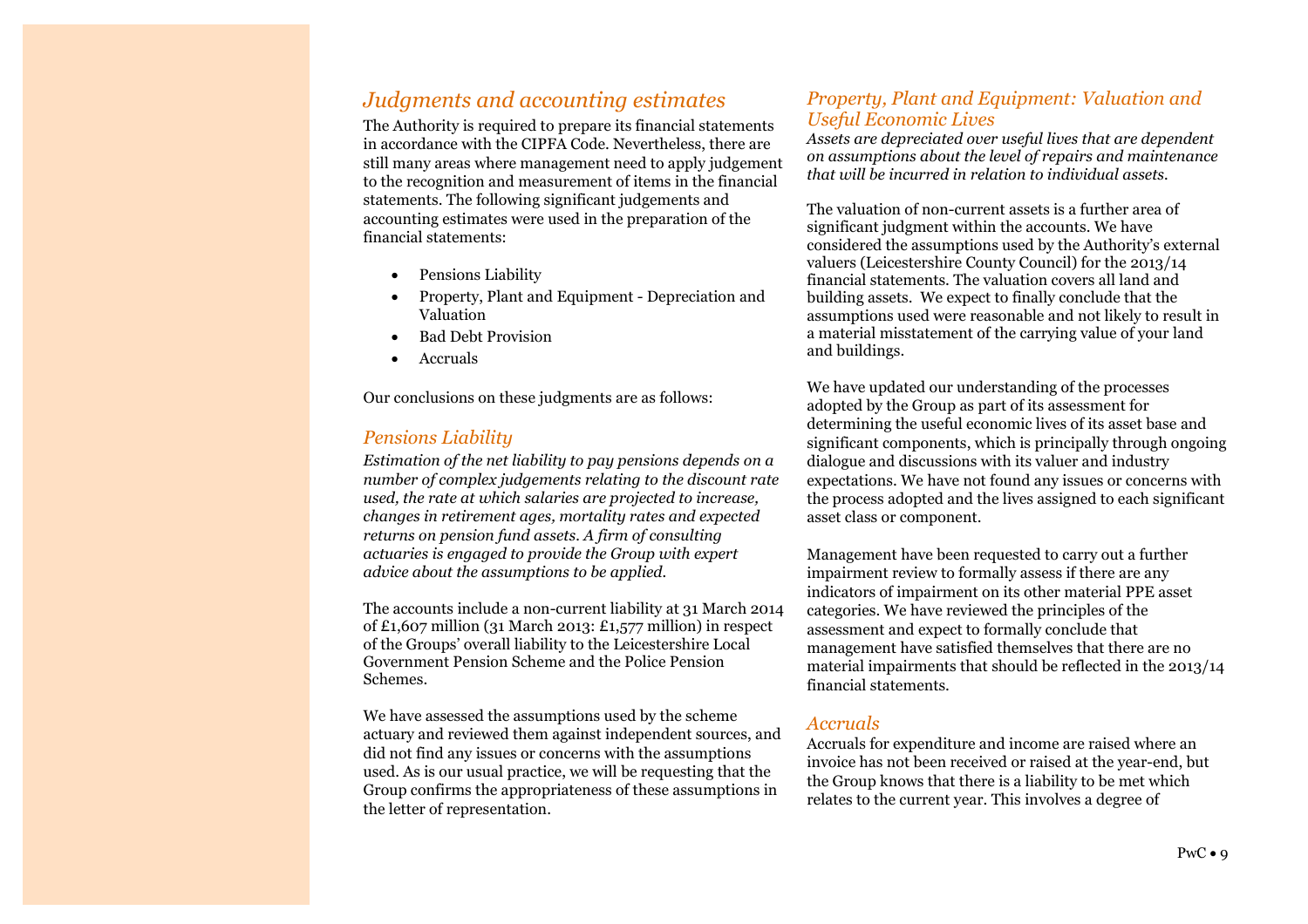estimation. Detailed testing was performed on significant accruals. No issues were noted from this work.

#### *Allowance for doubtful debts*

We reviewed the process the Authority has in place to determine its allowance for doubtful debts when preparing the accounts. We considered the assumptions used and concluded that there was not a risk of material misstatement arising from the estimation technique used.

### *Disagreements with management*

There were no disagreements with management, individually or in aggregate, which could be significant to the entity's Statement of Accounts or our audit report.

#### *Whole of Government Accounts*

As part of our work on the Statements of Accounts we have also examined the Whole of Government Accounts schedules submitted via the Data Collection Tool (DCT).

Guidance issued by the National Audit Office (NAO) states:

*"Although Police and Crime Commissioners (PCCs) and Chief Constables (CCs) are separate reporting entities; it is only the group position that is being collected for WGA purposes consequently the PCC will complete a DCT on behalf of the group."*

The NAO has updated its approach to the audit of WGA; the key change for 2013/14 is that the audit threshold for component auditors has been raised to **£350 million** (from £300 million in 2012/13). On this basis we are required to undertake only limited specific procedures.

We expect to have completed this work by 30 September 2014.

### *Management representations*

The final draft of the representation letter that we ask management to sign is attached as a separate paper to this report.

### *Related parties*

In forming an opinion on the financial statements, we are required to evaluate:

- whether identified related party relationships and transactions have been appropriately accounted for and disclosed; and
- whether the effects of the related party relationships and transactions cause the financial statements to be misleading.

We did not identify any matters during the course of our work.

We also undertook some procedures to gain assurance over completeness of related parties, these included:

- Checking a listing of supplier spend against related parties disclosed in the accounts and related parties disclosed by senior management. We found no inconsistencies.
- Internet searches on top ten suppliers for any potential undisclosed related parties. We found no inconsistencies or matters to report.
- Review a selection of new suppliers set up in year for any undisclosed related parties. We found no inconsistencies or matters to report.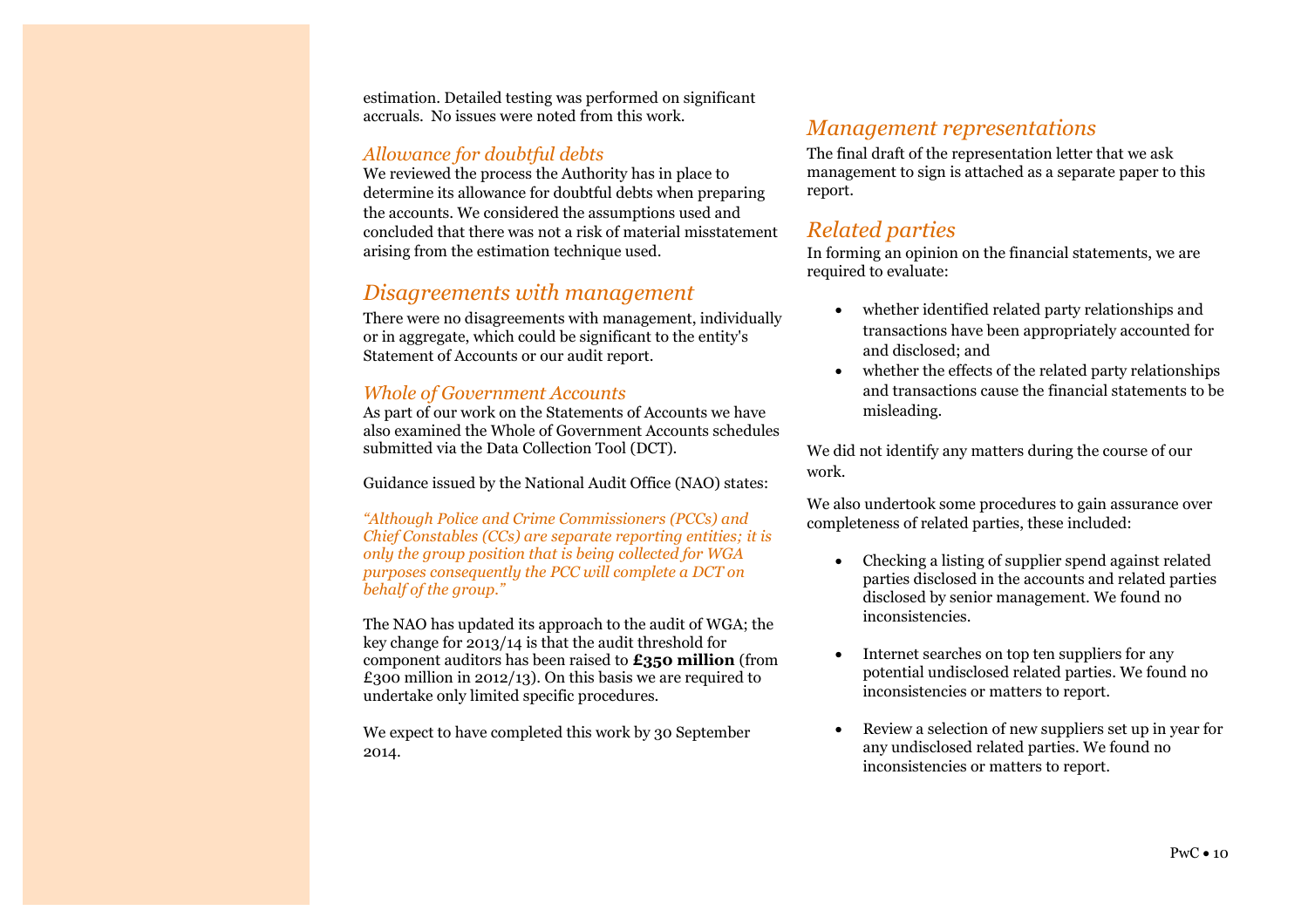## *Audit independence*

We are required to follow both the International Standard on Auditing (UK and Ireland) 260 (Revised) "Communication with those charged with governance", UK Ethical Standard 1 (Revised) "Integrity, objectivity and independence" and UK Ethical Standard 5 (Revised) "Non-audit services provided to audited entities" issued by the UK Auditing Practices Board.

Together these require that we tell you at least annually about all relationships between PricewaterhouseCoopers LLP in the UK and other PricewaterhouseCoopers' firms and associated entities ("PwC") and the Group that, in our professional judgement, may reasonably be thought to bear on our independence and objectivity.

#### *Relationships between PwC and the Group*

We are aware of the following relationships that, in our professional judgement, may reasonably be thought to bear on our independence and objectivity and which represent matters that have occurred during the financial year on which we are to report or up to the date of this document.

#### *Relationships and Investments*

We have not identified any potential issues in respect of personal relationships with the Authority or investments in the Group held by individuals.

#### *Employment of PricewaterhouseCoopers staff by the Group*

We are not aware of any former PwC partners or staff being employed, or holding discussions in respect of employment, by the Group as a director or in a senior management position covering financial, accounting or control related areas.

#### *Business relationships*

We have not identified any business relationships between PwC and the Group.

#### *Services provided to the Group*

The audit of the Statement of Accounts is undertaken in accordance with the UK Firm's internal policies. The audit is also subject to other internal PwC quality control procedures such as peer reviews by other offices.

We have undertaken no additional non audit work in relation to the audit of the Statement of Accounts for 2013/14.

#### *Fees*

The analysis of our audit and non-audit fees for the year ended 31 March 2014 is included within our fees update section later on in this report.

#### *Services to Directors and Senior Management*

PwC does not provide any services e.g. personal tax services, directly to directors, senior management.

#### *Rotation*

It is the Audit Commission's policy that engagement leaders at an audited body at which a full Code audit is required to be carried out should act for an initial period of five years. The Commission's view is that generally the range of regulatory safeguards it applies within its audit regime is sufficient to reduce any threats to independence that may otherwise arise at the end of this period to an acceptable level. Therefore, to safeguard audit quality, and in accordance with APB Ethical Standard 3, it will subsequently approve engagement leaders for an additional period of up to no more than two years, provided that there are no considerations that compromise, or could be perceived to compromise, the auditor's independence or objectivity.

We wrote to both the OPCC and the OCC on 8 July 2014, to inform both bodies of a change in engagement leader due to Mark Jones taking a full time secondment in a senior position in the health service. The secondment will be a full time commitment leaving little or no time for Mark to meet his existing PwC commitments.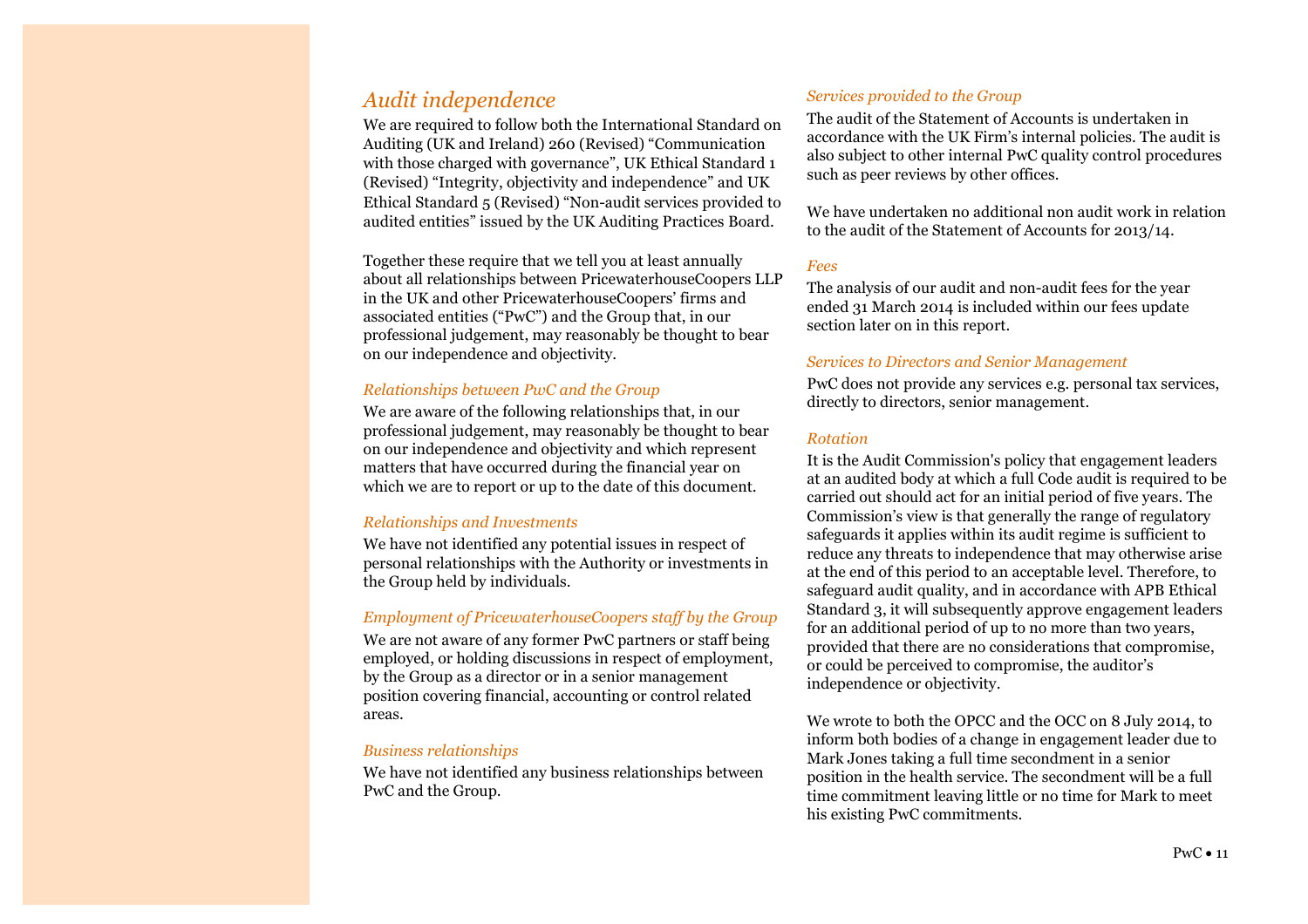Richard Bacon, lead Partner responsible for all PwC's Public Sector Assurance work in the Midlands and Audit Commission work nationally has taken over as engagement leader during Mark's current secondment and has additional manager support from Edward Cooke.

#### *Gifts and hospitality*

We have not identified any significant gifts or hospitality provided to, or received from, a member of Group's, senior management or staff.

#### *Conclusion*

We hereby confirm that in our professional judgement, as at the date of this document:

- we comply with UK regulatory and professional requirements, including the Ethical Standards issued by the Auditing Practices Board; and
- our objectivity is not compromised.

We would ask the Committee to consider the matters in this document and to confirm that they agree with our conclusion on our independence and objectivity.

### *Annual Governance Statement*

Local Authorities are required to produce an Annual Governance Statement (AGS), which is consistent with guidance issued by CIPFA / SOLACE: "Delivering Good Governance in Local Government". The AGS was included in the Statement of Accounts.

We reviewed the AGS to consider whether it complied with the CIPFA / SOLACE "Delivering Good Governance in Local Government" framework and whether it is misleading or inconsistent with other information known to us from our audit work. We found no areas of concern to report in this context.

## *Economy, efficiency and effectiveness*

Our value for money code responsibility requires us to carry out sufficient and relevant work in order to conclude on whether the Authority has put in place proper arrangements to secure economy, efficiency and effectiveness in the use of resources.

The Audit Commission guidance includes two criteria:

- The organisation has proper arrangements in place for securing financial resilience; and
- The organisation has proper arrangements for challenging how it secures economy, efficiency and effectiveness.

We determine a local programme of audit work based on our audit risk assessment, informed by these criteria and our statutory responsibilities.

We anticipate issuing an unqualified value for money conclusion. We have identified the following matters which we wish to bring to your attention are:

We review your MTFS covering the period 2014/15 to 2016/7. The key assumptions as reported at the January Police and Crime Panel are:

- council tax increase of 1.5% and increases of 2% from 2015/16, and that the council tax base grows at 0.8% per annum;
- there is no new council tax freeze grant after 2015/16;
- all existing council tax freeze grants are baselined and continue;
- Government funding reductions are 3.2% in 2015/16 and 5% in 2016/17;
- the collecting authorities' LCTS schemes deliver a cash neutral position when combined with the council tax support grant from the Government;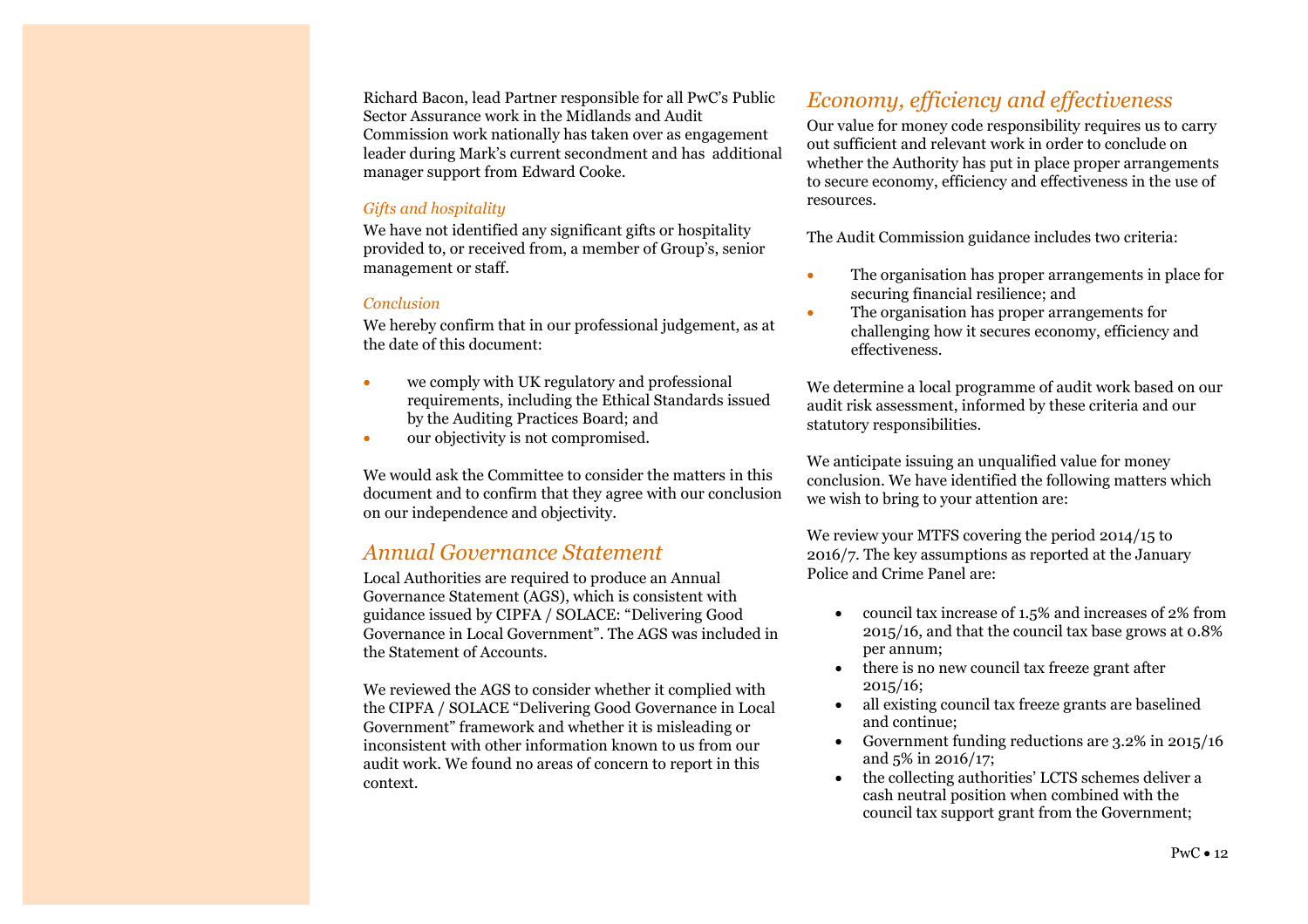- pay and price increases are assumed at realistic levels;
- no additional, unfunded responsibilities are given to the PCC;
- the BER (Budget Equalisation Reserve) can fund any necessary invest to save projects and further borrowing beyond the capital programme is not required;
- $\bullet$  the sum of £2m over three years will be set aside by the PCC to support the force to prioritise community and neighbourhood safety and targeted to sustaining and developing levels of neighbourhood policing and numbers of PCSOs, particularly concentrating on anti-social behaviour (ASB) hotspots; and
- the force is committed to deliver a Volunteer Strategy which is intended to increase Volunteers by 1,000 over three years.

We could comment that although the track record of Leicestershire in delivering savings has been strong (which is supported by previous and recent HMIC work as well as our own views), there must be continued focus to ensure plans remain realistic following any change of direction in assumptions leading up to and post the general election in 2015.

Overall, we have no concerns to report over the assumptions and modelling used in your MTFS. As you recognize:

- there is only a firm Government announcement of funding for 2014/15;
- the impact of the new LCTS is unpredictable,;
- there is at least another CSR in the time frame covered; and
- there is a formula review to be undertaken.

Any one of these makes funding predictions challenging and in combination there is prospect of further volatility.

We would support your view that the MTFS needs to be kept under close review.

#### Other regulatory reviews and findings

HMIC have issued the latest Value for Money Inspection report in July 2014, 'Responding to Austerity'.

The inspection focussed on three key themes:

- to what extent is the force taking the necessary steps to ensure a secure financial position for the short and long term?
- to what extent has the force an affordable way of providing policing? and
- to what extent is the force efficient?

HMIC issued an overall judgement of 'Good' and 'Good' for all of the criteria listed above. This is one of two positive statements that HMIC issue in their inspection reports.

*'Leicestershire Police has made good progress in its response to the spending review challenge, and continues to develop its plans to address the future while protecting its communities.'*

The key overall messages were:

- Leicestershire Police is on track to achieve its required savings of £36.1m over this spending review period. Achieving these savings depends on the future success of the force's change programme, the implementation of the new operating model, increased collaboration, and removing cost from processes.
- $\cdot$  In 2015/16 and 2016/17 the plans to address the budget gap are based on further modernisation, leading to further reductions in the workforce, a continued decrease in the size of the estate, additional savings from the centralisation of budgets,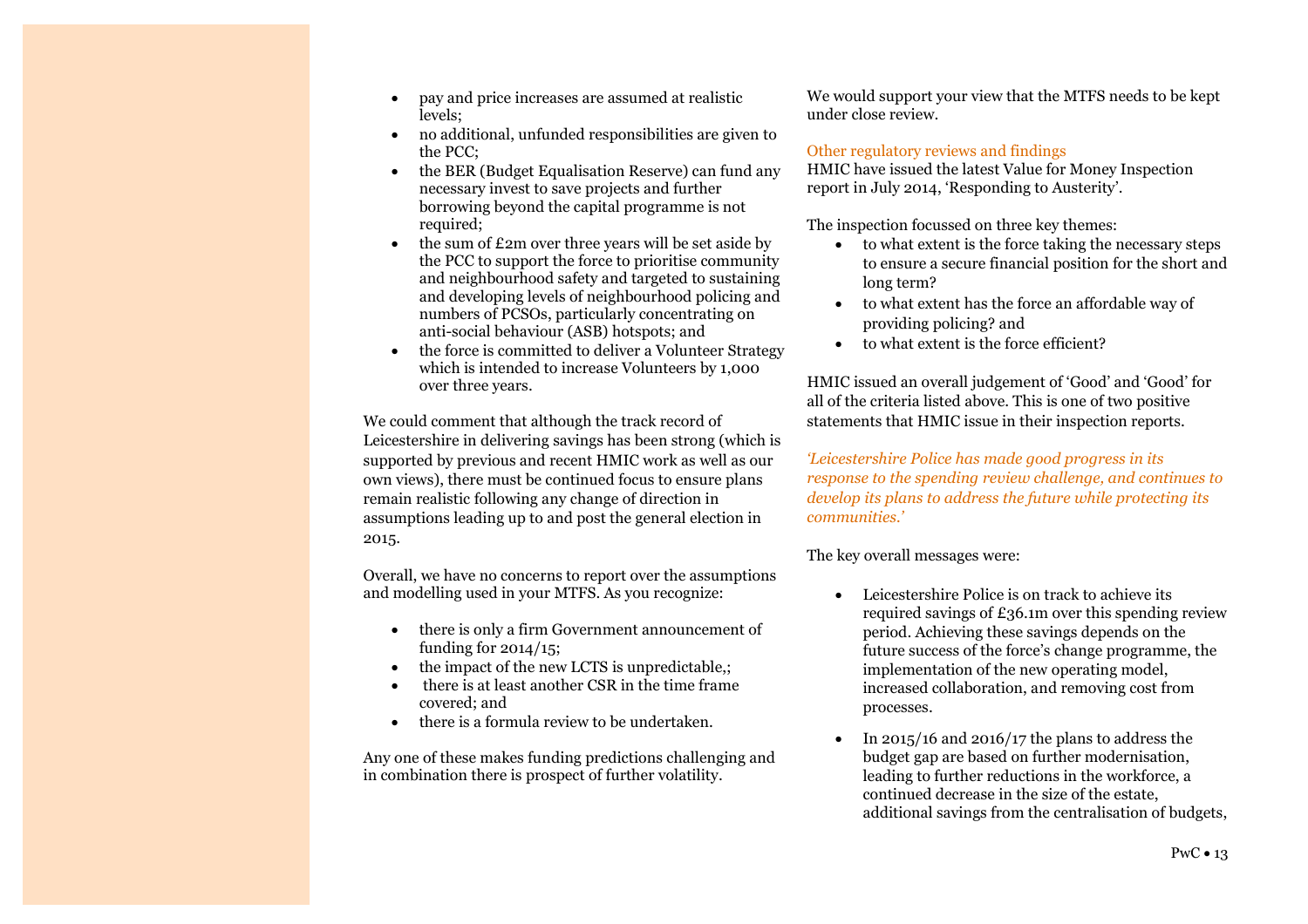and expanding upon potential collaboration opportunities.

- The force has a strong track record of achieving significant savings from its non-pay costs and investing these in the provision of frontline policing. It uses robust workforce modelling, supported by good governance, to ensure that planned changes are made appropriately and that associated savings are achieved.
- Leicestershire Police has put in place a more sustainable approach to making savings, which includes moving to a model of policing based on affordable workforce numbers. The force understands the issues it faces, and is achieving the required savings today while planning for the future.

Specific messages within the HMIC report are consistent with our own views and therefore not repeated in detail for each specific theme.

#### **Conclusion**

Overall, following our review of the MTFS and coupled with the review and the findings of HMIC value for money review, we concluded there are robust arrangements in place at Leicestershire that help it achieve financial resilience and have a continued focus on delivering and securing value for money through good financial management its change programme to deliver operational and financial savings.

Leicestershire police are therefore well placed to meet and deliver against the backdrop of current and future pressures on funding and resources.

We would reaffirm the need for a continued drive on both delivery of efficiency plans through continued strong collaborative arrangements and the delivery of its change programme alongside maintaining and improving on overall victim satisfaction levels as the key indicator to your overall performance.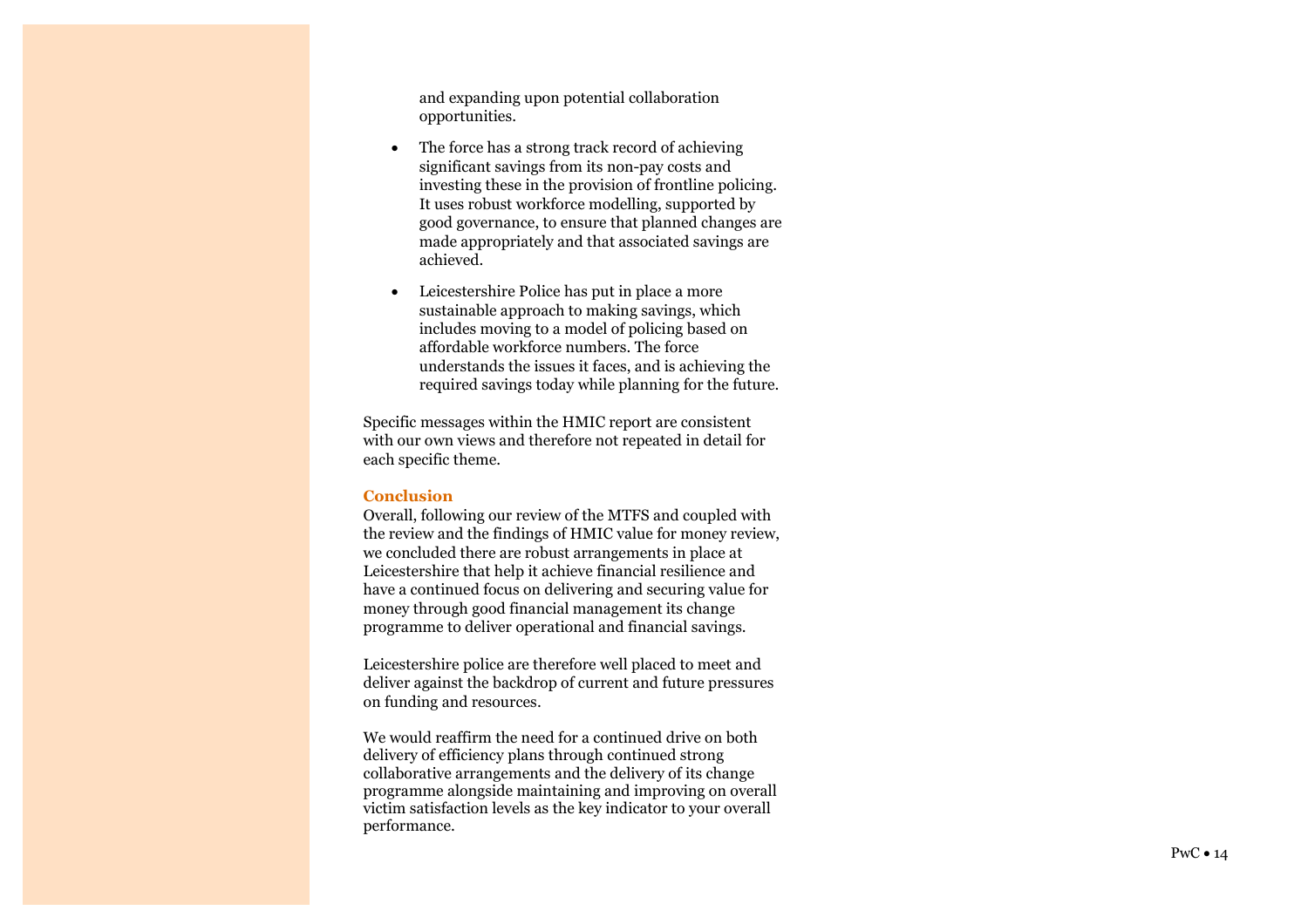## *Internal controls*

## *Accounting systems and systems of internal control*

Management are responsible for developing and implementing systems of internal financial control and to put in place proper arrangements to monitor their adequacy and effectiveness in practice. As auditors, we review these arrangements for the purposes of our audit of the Statement of Accounts and our review of the annual governance statement.

We have not identified any significant weaknesses in internal controls which require to be brought to your attention. However, we have discussed our Information Technology General Controls (ITGC) findings with management and wish to draw this to your attention also, however these did not impact our audit approach and therefore are not repeated in detail as part of this report.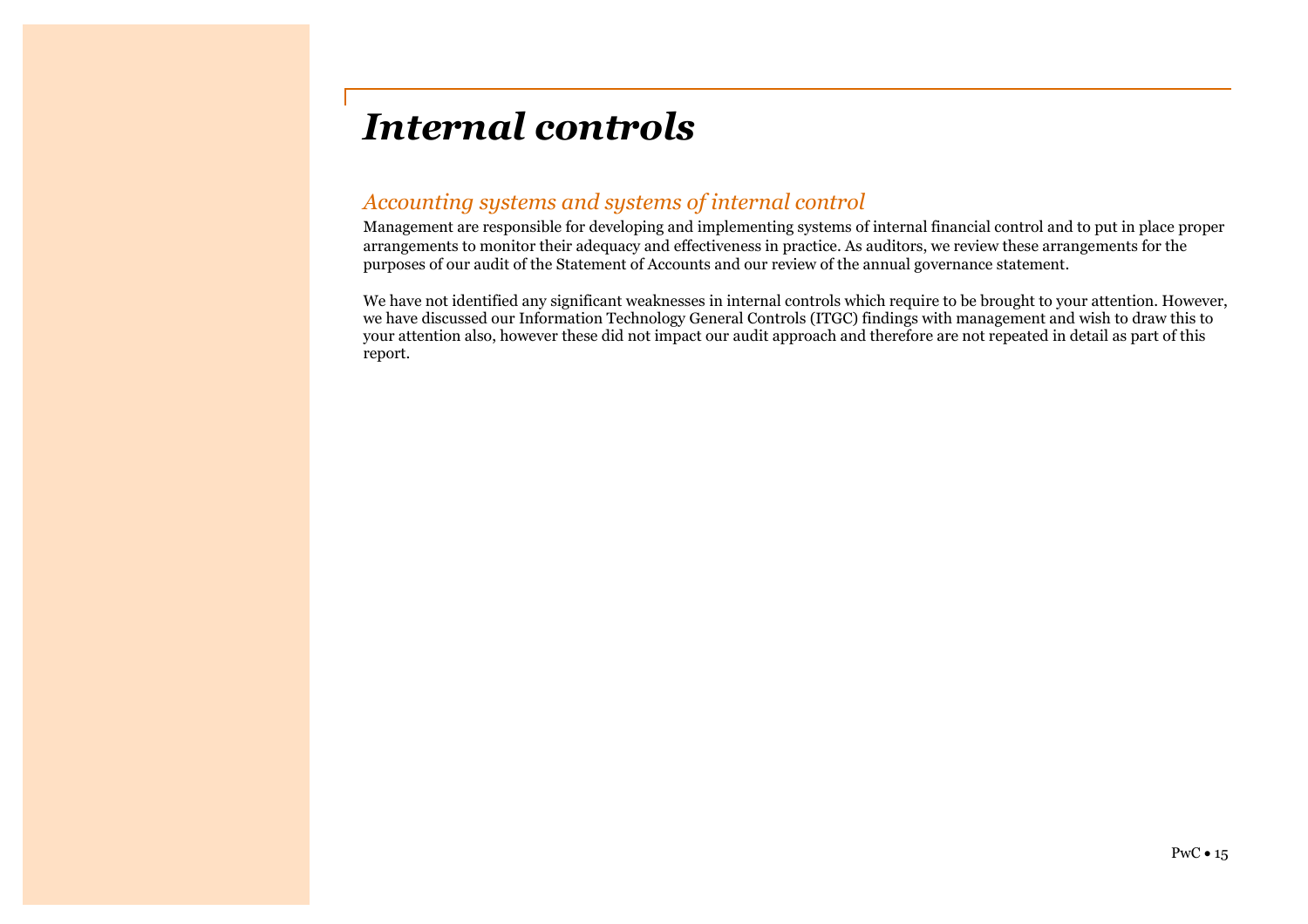## *Risk of fraud*

International Standards on Auditing (UK&I) state that we, as auditors, are responsible for obtaining reasonable assurance that the financial statements taken as a whole are free from material misstatement, whether caused by fraud or error. The respective responsibilities of auditors, management and those charged with governance are summarised below:

## Auditors' responsibility

Our objectives are:

- to identify and assess the risks of material misstatement of the financial statements due to fraud;
- to obtain sufficient appropriate audit evidence regarding the assessed risks of material misstatement due to fraud, through designing and implementing appropriate responses; and
- to respond appropriately to fraud or suspected fraud identified during the audit.

## Management's responsibility

Management's responsibilities in relation to fraud are:

- to design and implement programmes and controls to prevent, deter and detect fraud;
- to ensure that the entity's culture and environment promote ethical behaviour; and
- to perform a risk assessment that specifically includes the risk of fraud addressing incentives and pressures, opportunities, and attitudes and rationalisation.

## Responsibility of the Joint Audit, Risk and Assurance Panel (JARAP)

Your responsibility as part of your governance role is:

- to evaluate management's identification of fraud risk, implementation of anti-fraud measures and creation of appropriate "tone at the top"; and
- to investigate any alleged or suspected instances of fraud brought to your attention.

## Your views on fraud

In our audit plan presented to the JARAP in March 2014 we enquired:

- Whether you have knowledge of fraud, actual, suspected or alleged, including those involving management?
- What fraud detection or prevention measures (e.g. whistle-blower lines) are in place in the entity?
- What role you have in relation to fraud?
- What protocols / procedures have been established between those charged with governance and management to keep you informed of instances of fraud, actual, suspected or alleged?

In presenting this report to you we ask for your confirmation that there have been no changes to your view of fraud risk and that no additional matters have arisen that should be brought to our attention. A specific confirmation from management in relation to fraud is included in the letter of representation.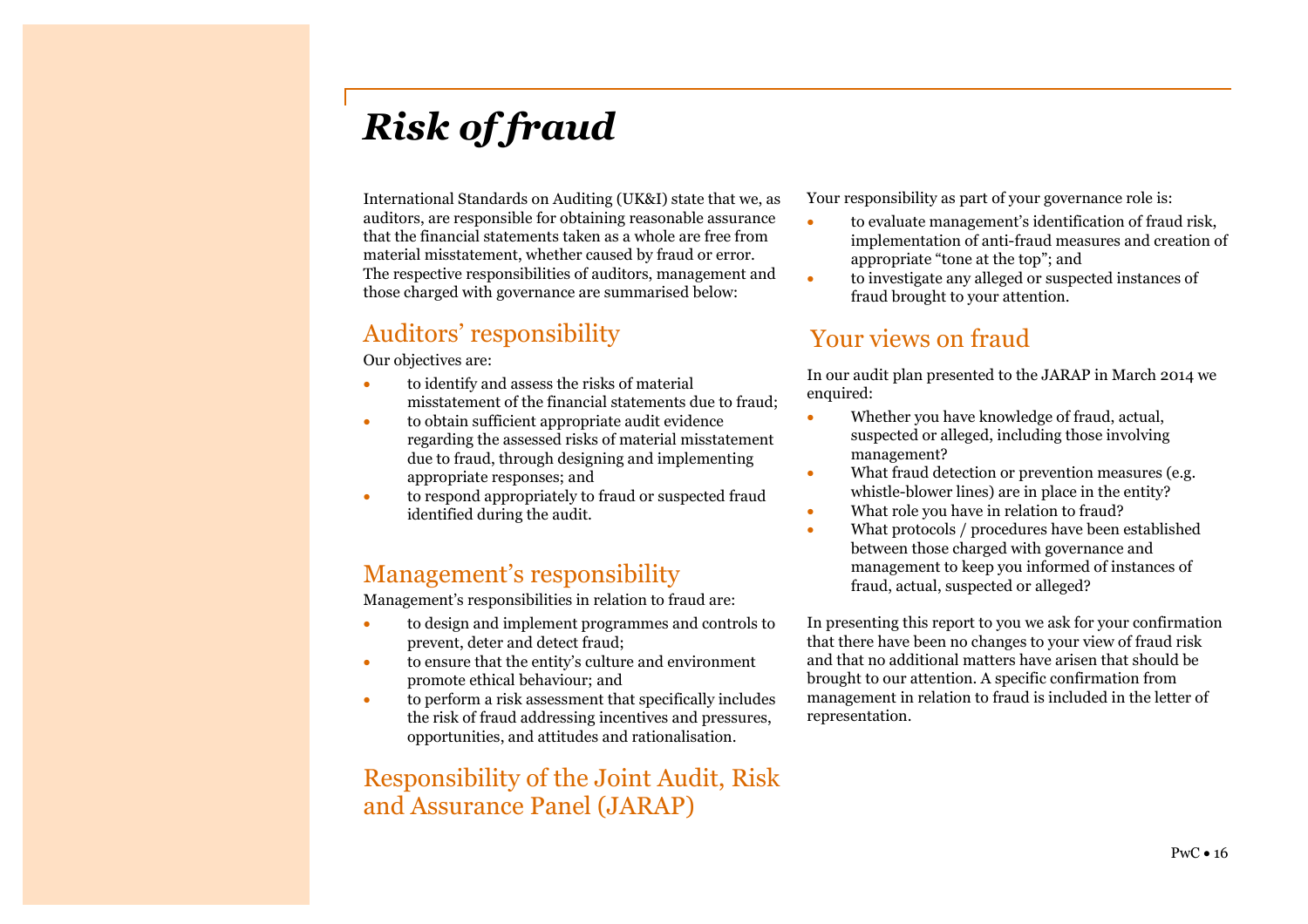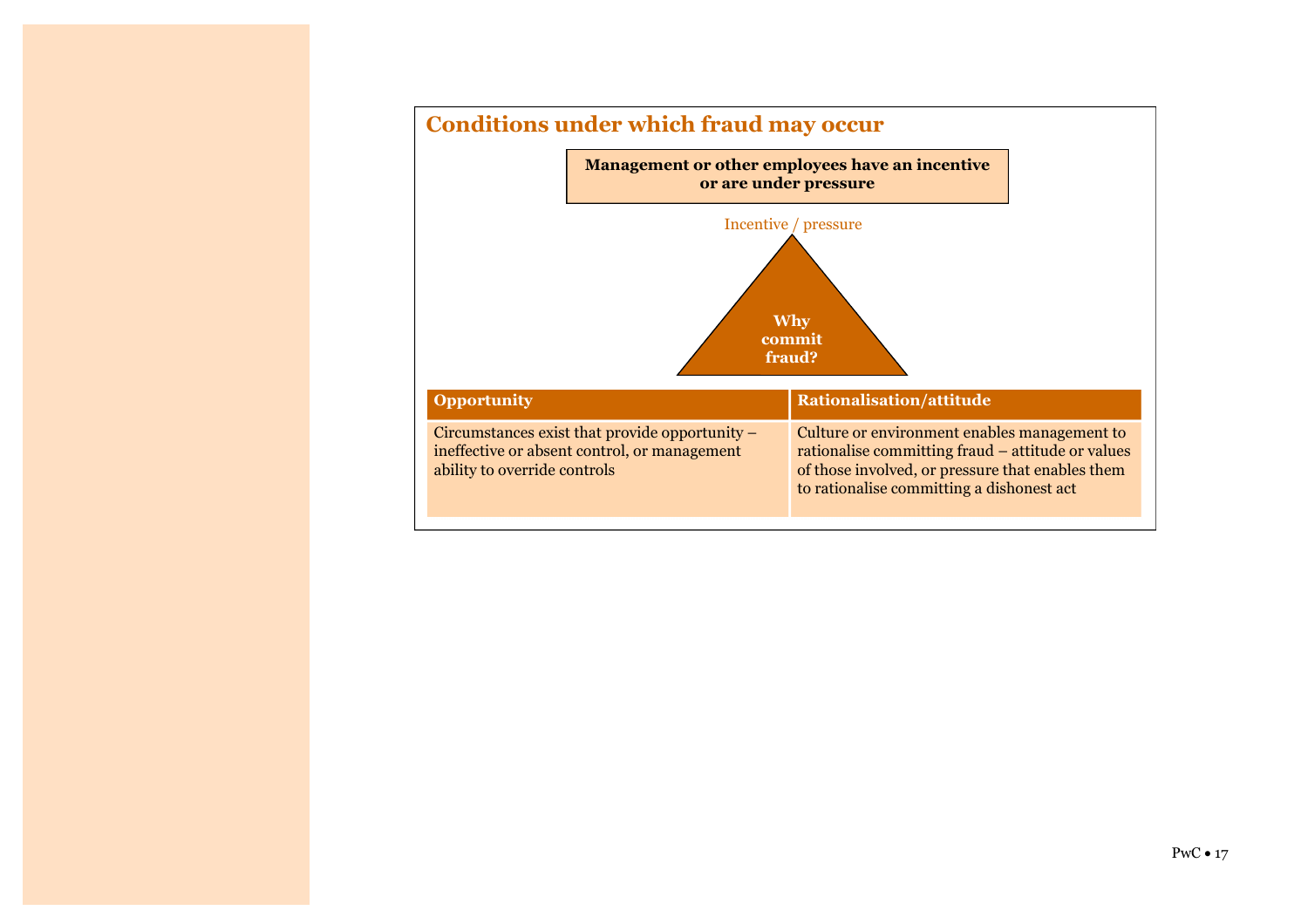## *Fees update*

## *Fees update for 2013/14*

We reported our fee proposals in our plan.

Our fees for the year are expected to be:

| Audit fee<br>- Statement of Accounts<br>- Value for Money<br>Conclusion<br>- Whole of Government<br><b>Accounts</b> | 2013/14<br>expected<br>outturn | 2013/14<br>fee proposal |
|---------------------------------------------------------------------------------------------------------------------|--------------------------------|-------------------------|
| <b>Audit Fee</b><br><b>PCC</b> and Group *                                                                          | 43,240                         | 43,240                  |
| <b>Audit Fee</b><br>$_{\rm CC}$                                                                                     | 20,000                         | 20,000                  |
| TOTAL.                                                                                                              | 63,240                         |                         |

\*At the time of writing this report, we have not received any requests from other auditors regarding specific procedures on EMSOU.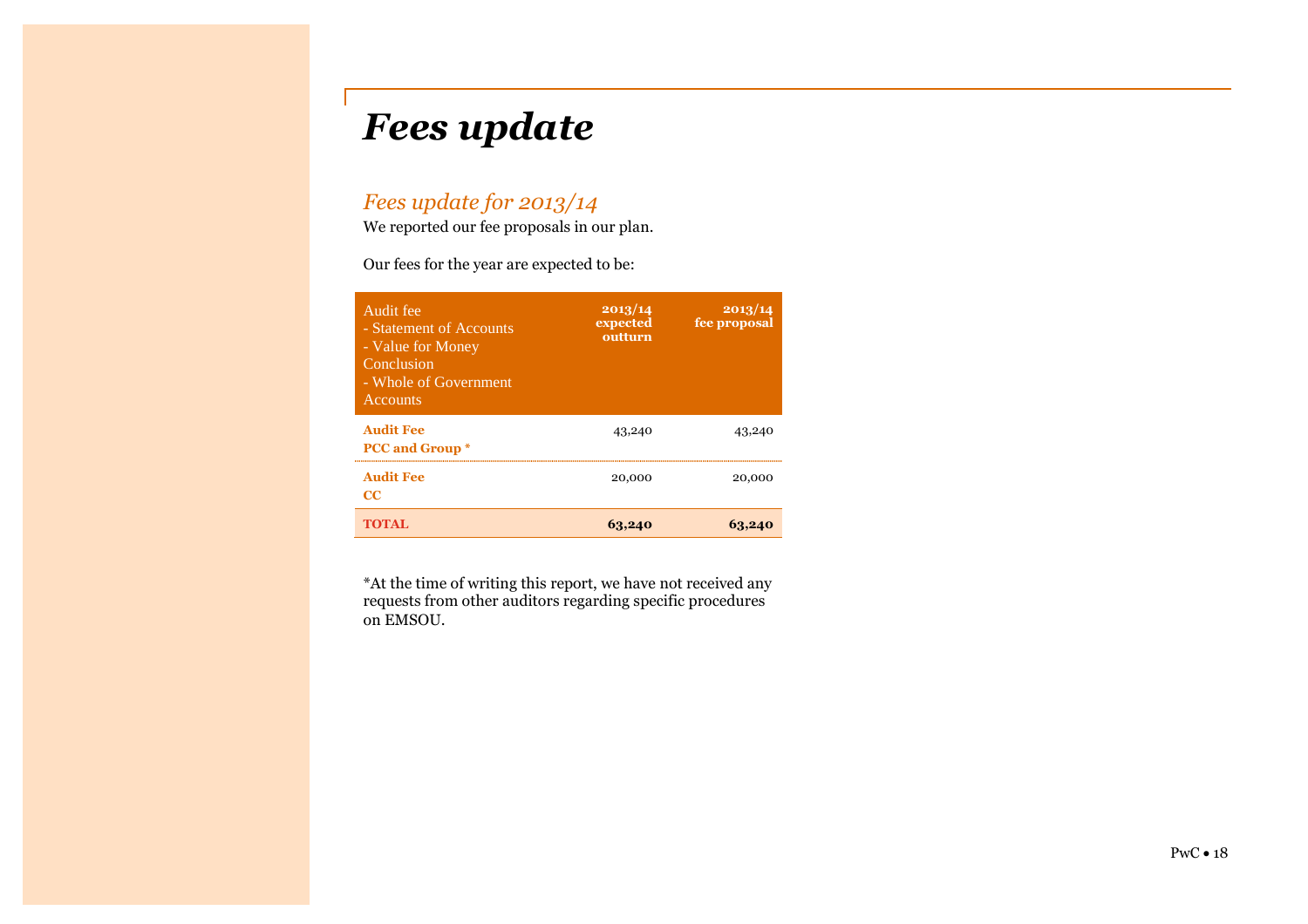# *Appendices*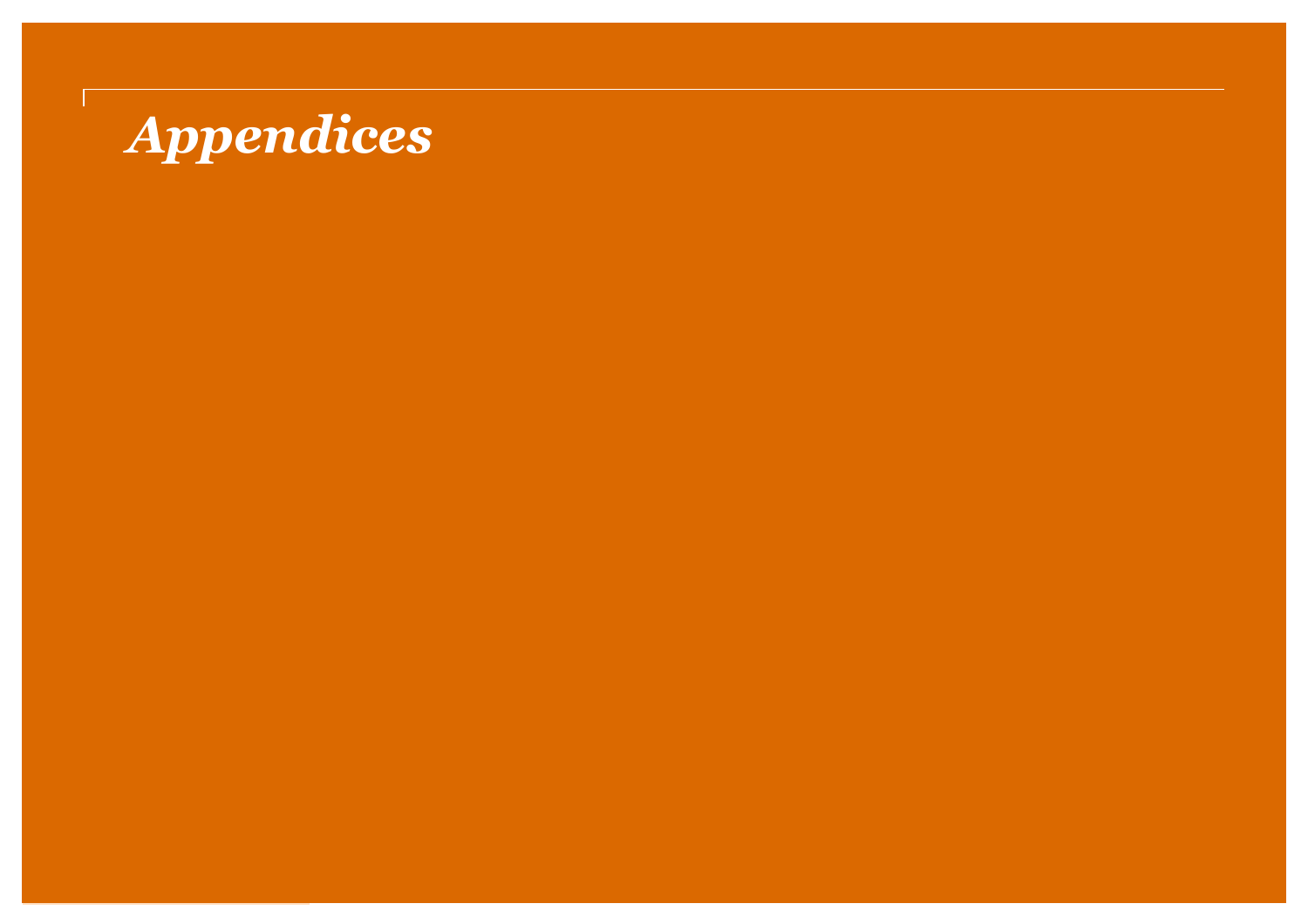## *Appendix 1: Summary of uncorrected misstatements*

We are pleased to report that the audit found no unadjusted misstatements (or indeed corrected misstatements), above the agreed reporting levels.

The summary of uncorrected misstatements level for the Group, PCC and CC single entity accounts are detailed earlier in this report are £250,000, £192,000 and £203,000 respectively.

There are no material disclosure omissions that we wish to bring to your attention.